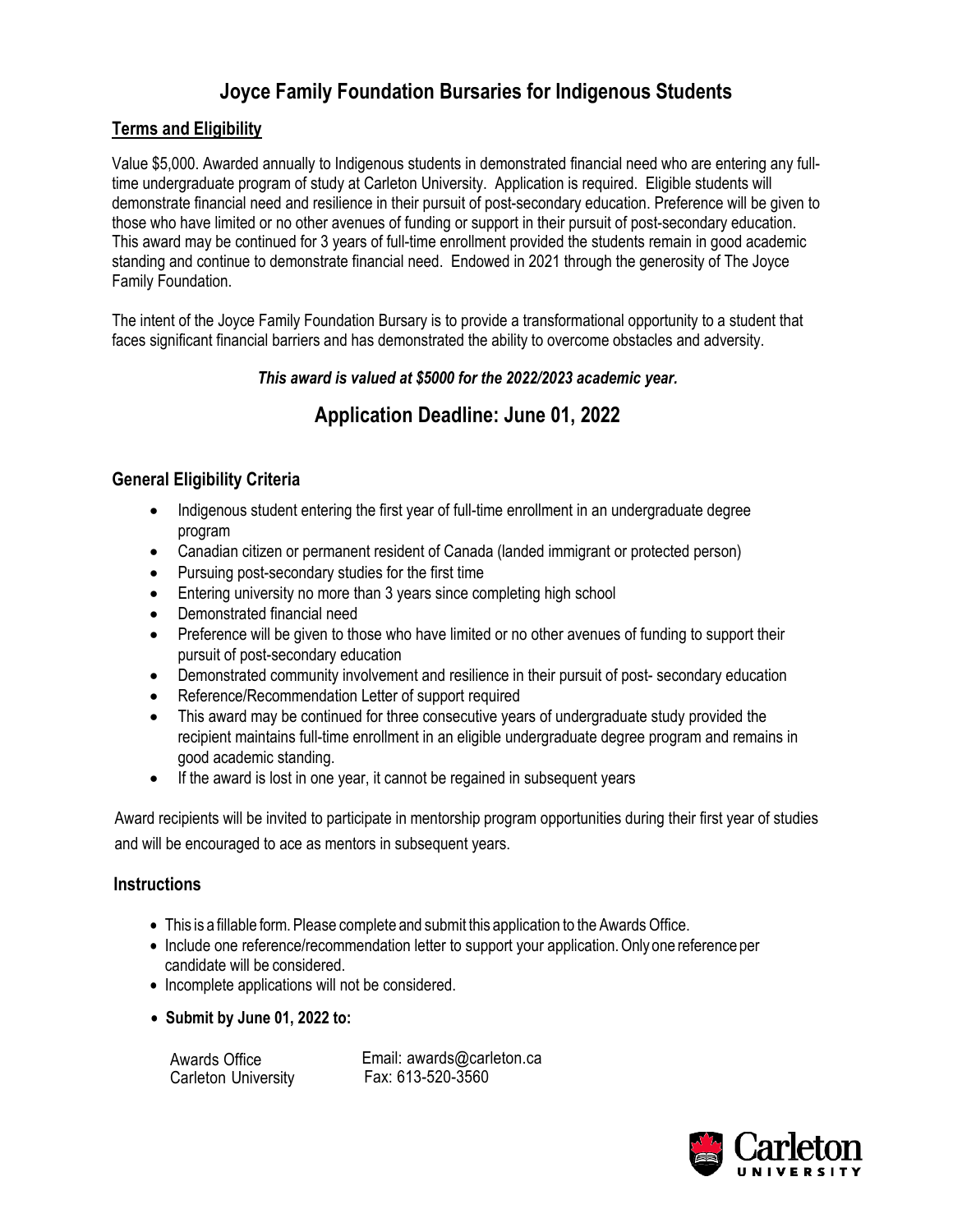### **Section 1: Personal Information**

| Last Name<br>Student/Applicant Number        |  | First Name(s)<br>Home Address: Unit, # and Street |                               |  |
|----------------------------------------------|--|---------------------------------------------------|-------------------------------|--|
|                                              |  |                                                   |                               |  |
| Telephone                                    |  | Carleton Program & Year                           |                               |  |
| Canadian Citizen: □<br>Permanent Resident: □ |  | Protected Person: □                               | Visa/International Student: □ |  |

#### **Indigenous Status: Voluntary Declaration**

 $\Box$  I hereby state that I am an Indigenous student. This assertion means that I identify as a member of the First Peoples of Canada meaning, in general terms, First Nation, Metis, Inuit, Indigenous, or specifically by my home community or my Nation

□ Non-Indigenous

 $\square$  Other

#### **Section 2: Financial Need**

Please provide an explanation of your financial need.

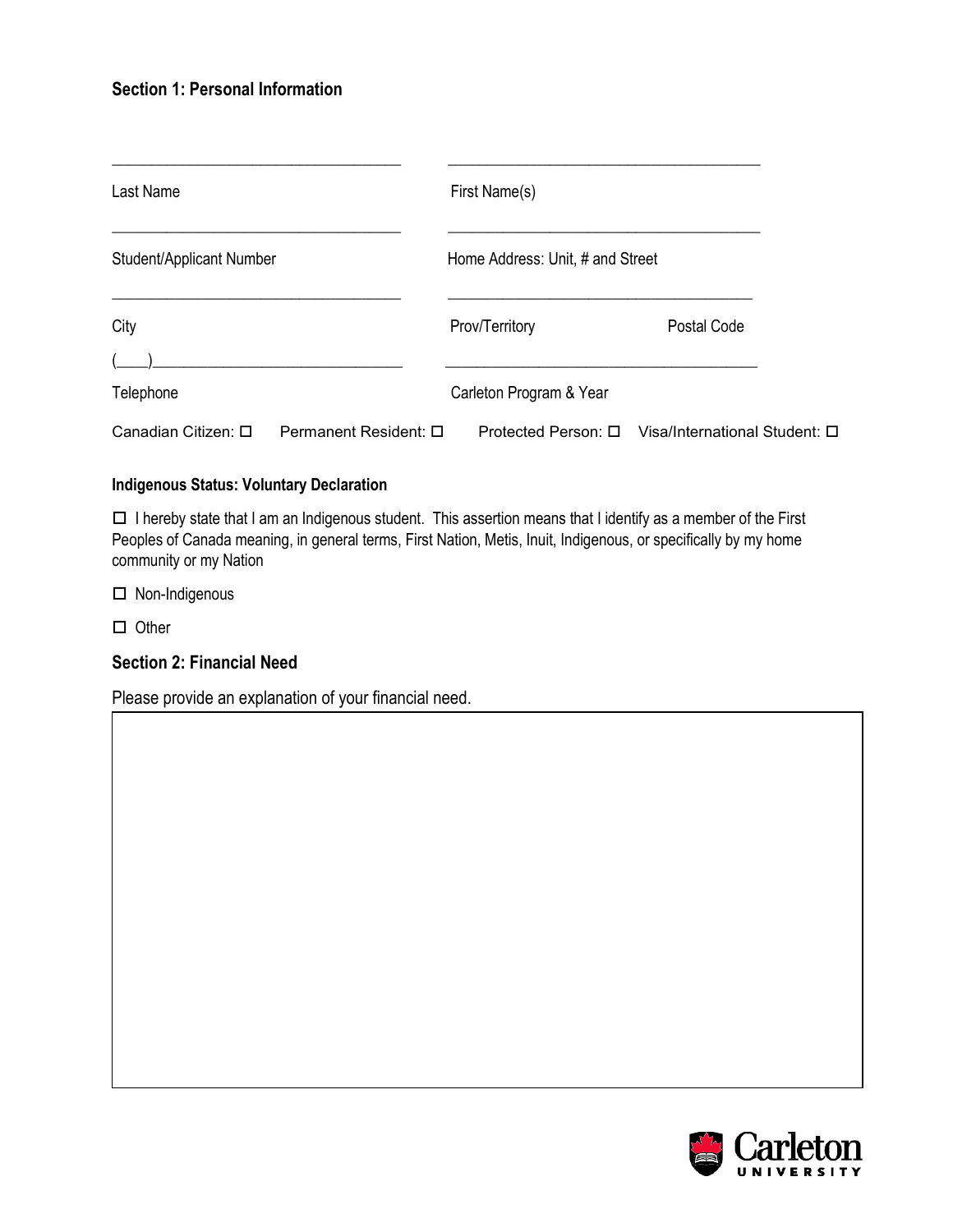#### Section 2: Financial Need cont'd

|                 | Where will you live when you attend University?                                                                                                                                                                              |                                                                                                                                                                                                                                                             |
|-----------------|------------------------------------------------------------------------------------------------------------------------------------------------------------------------------------------------------------------------------|-------------------------------------------------------------------------------------------------------------------------------------------------------------------------------------------------------------------------------------------------------------|
|                 | Home $\Box$ Away from home $\Box$                                                                                                                                                                                            | On Campus Residence: □                                                                                                                                                                                                                                      |
| Your Status:    |                                                                                                                                                                                                                              |                                                                                                                                                                                                                                                             |
| <b>Option 1</b> |                                                                                                                                                                                                                              | I am a single student with no dependents □ Year I graduated High School: ____________                                                                                                                                                                       |
|                 |                                                                                                                                                                                                                              | Note: If you have been out of high school for 4 years or more, do not include financial information for your parent(s). If you have been<br>out of high school for less than 4 years, please provide financial information for your parent(s) if available. |
|                 | Father's Occupation<br>Mother's Occupation                                                                                                                                                                                   | Gross Annual Income ______________<br>Gross Annual Income ______________                                                                                                                                                                                    |
|                 |                                                                                                                                                                                                                              | Age of your brothers and sisters still in school ________________________________                                                                                                                                                                           |
| <b>Option 2</b> | I am married/Common Law or a Sole-Support Parent □<br>Number of dependent children _______________________<br>Spouse's Gross Annual Income [1984] [1984] [1984] [1984] [1984] [1984] [1984] [1984] [1984] [1984] [1984] [198 |                                                                                                                                                                                                                                                             |
|                 | 2022/2023 academic year?                                                                                                                                                                                                     | Do you plan to apply for OSAP student assistance (or government student aid from your home province) for the                                                                                                                                                |
| Yes:<br>No:     | П                                                                                                                                                                                                                            |                                                                                                                                                                                                                                                             |
|                 |                                                                                                                                                                                                                              | Will you be receiving tuition sponsorship or partial band funding for the 2022/2023 academic year?                                                                                                                                                          |
| Yes:<br>No:     | П<br>$\Box$                                                                                                                                                                                                                  |                                                                                                                                                                                                                                                             |

#### **Section 3: Personal Statement (you may use space provided or separate attachment)**

Describe your academic and future goals and tell us how attending Carleton University will assist you in achieving them. In your pursuit of your post-secondary goals, what challenges have you faced in your life and in what ways have you persevered to overcome those challenges?

If you wish, you may also tell us what you would consider to be your most important contribution to your community (you may include any extra curricular activities at your secondary school, sports, volunteering, working with elders and/or youth, etc.):